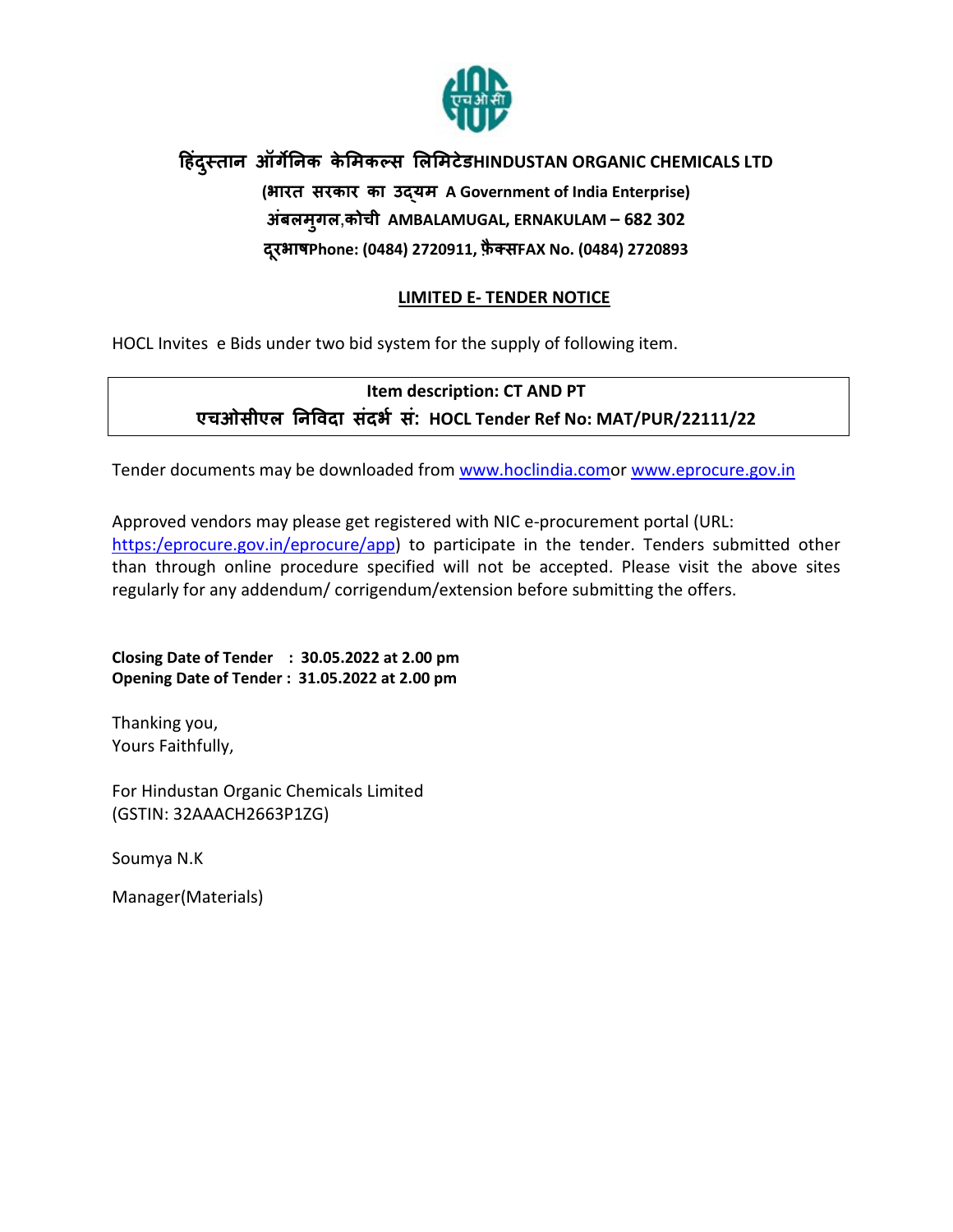

# HINDUSTAN ORGANIC CHEMICALS LTD (A Government of India Enterprise) AMBALAMUGAL, COCHIN – 682 032 Phone: (0484) 2720911, FAX No. (0484) 2720893

# HOCL Tender Ref No: MAT/PUR/22111/22

## SPECIFICATION OF CT AND PT

| Sl.no          | <b>Item Description</b>                                                                                       |            |           |                        | Qty   |  |
|----------------|---------------------------------------------------------------------------------------------------------------|------------|-----------|------------------------|-------|--|
| $\mathbf{1}$   | 66KV Out door, oil cooled, dead tank, Current transformer conforming to IS 2705 PART 1 & 2                    |            |           |                        |       |  |
|                | Ratio 100/1A 3PHASE 3WIRE                                                                                     |            |           |                        |       |  |
|                | Highest System Voltage: 72.5 KV                                                                               |            |           |                        |       |  |
|                | Rated STC: 25 KA FOR 1 SEC                                                                                    |            |           |                        |       |  |
|                | Primary: 100 AMPS                                                                                             |            |           |                        |       |  |
|                | Secondary: 1 AMPS                                                                                             |            |           |                        |       |  |
|                | Secondary Terminals: 1S1 - 1S2                                                                                |            |           |                        |       |  |
|                | Rated Burden: 20 VA                                                                                           |            |           |                        |       |  |
|                | Accuracy Class: 0.2 S                                                                                         |            |           |                        |       |  |
|                | Insulation Level: 140/325 KV                                                                                  |            |           |                        |       |  |
|                | Rated Frequency: 50 HZ                                                                                        |            |           |                        |       |  |
| $\overline{2}$ | Outdoor oil cooled, dead tank type potential transformer conforming to IS 3156/92<br>Type: Outdoor oil cooled |            |           |                        |       |  |
|                |                                                                                                               |            |           |                        |       |  |
|                | Highest system voltage : 72.5 KV                                                                              |            |           |                        |       |  |
|                | Phase: Single                                                                                                 |            |           |                        |       |  |
|                | Rated Insulation Level : 140/325 KV                                                                           |            |           |                        |       |  |
|                | Hz:50                                                                                                         |            |           |                        |       |  |
|                | Voltage Factor : 1.2<br>Primary: 66 KV / Root3<br>Secondary: 110V/Root3                                       |            |           |                        |       |  |
|                |                                                                                                               |            |           |                        |       |  |
|                |                                                                                                               |            |           |                        |       |  |
|                | Burden: 50 VA<br>Accuracy Class : 0.2<br><b>System Condition: Effectively Earthed</b>                         |            |           |                        |       |  |
|                |                                                                                                               |            |           |                        |       |  |
|                |                                                                                                               |            |           |                        | 1 No. |  |
| 3              | Current transformer 66kv, ratio 75-150/1-1-1amps, oil cooled, Dead tank type.                                 |            |           |                        |       |  |
|                | Type: Out door                                                                                                |            |           |                        |       |  |
|                | Design: Dead tank Type                                                                                        |            |           |                        |       |  |
|                | Highest system voltage: 72.5KV<br>Insulation level: 140/325KV                                                 |            |           |                        |       |  |
|                |                                                                                                               |            |           |                        |       |  |
|                | STC:13.1KA,1Sec(Minimum)                                                                                      |            |           |                        |       |  |
|                | Rated frequency: 50Hz                                                                                         |            |           |                        |       |  |
|                | REF. STD.: IS 2705/1992                                                                                       |            |           |                        |       |  |
|                | Ratio:                                                                                                        | CORE1      | CORE2     | CORE3                  |       |  |
|                | $Prim.$ :                                                                                                     | 75-150 Amp | 75-150Amp | 75-150 Amp             |       |  |
|                | Second.                                                                                                       | 1Amp       | 1 Amp     | 1Amp                   |       |  |
|                | Burden:                                                                                                       | 30VA       | 30VA      |                        |       |  |
|                | 1.0<br>PS, KVP=500V max, Rct=3Ohms(max)<br>Accuracy class:<br>5P                                              |            |           |                        |       |  |
|                | ALF:                                                                                                          | $-$        | 10        | lexct=30mA(max)<br>$-$ |       |  |
|                |                                                                                                               |            |           |                        |       |  |

NOTE:

- 1. Drawings should be submitted for approval prior to manufacture or dispatch.
- 2. NABL accredited lab Test report (mandatory) , Guarantee certificate should be submitted along with supply.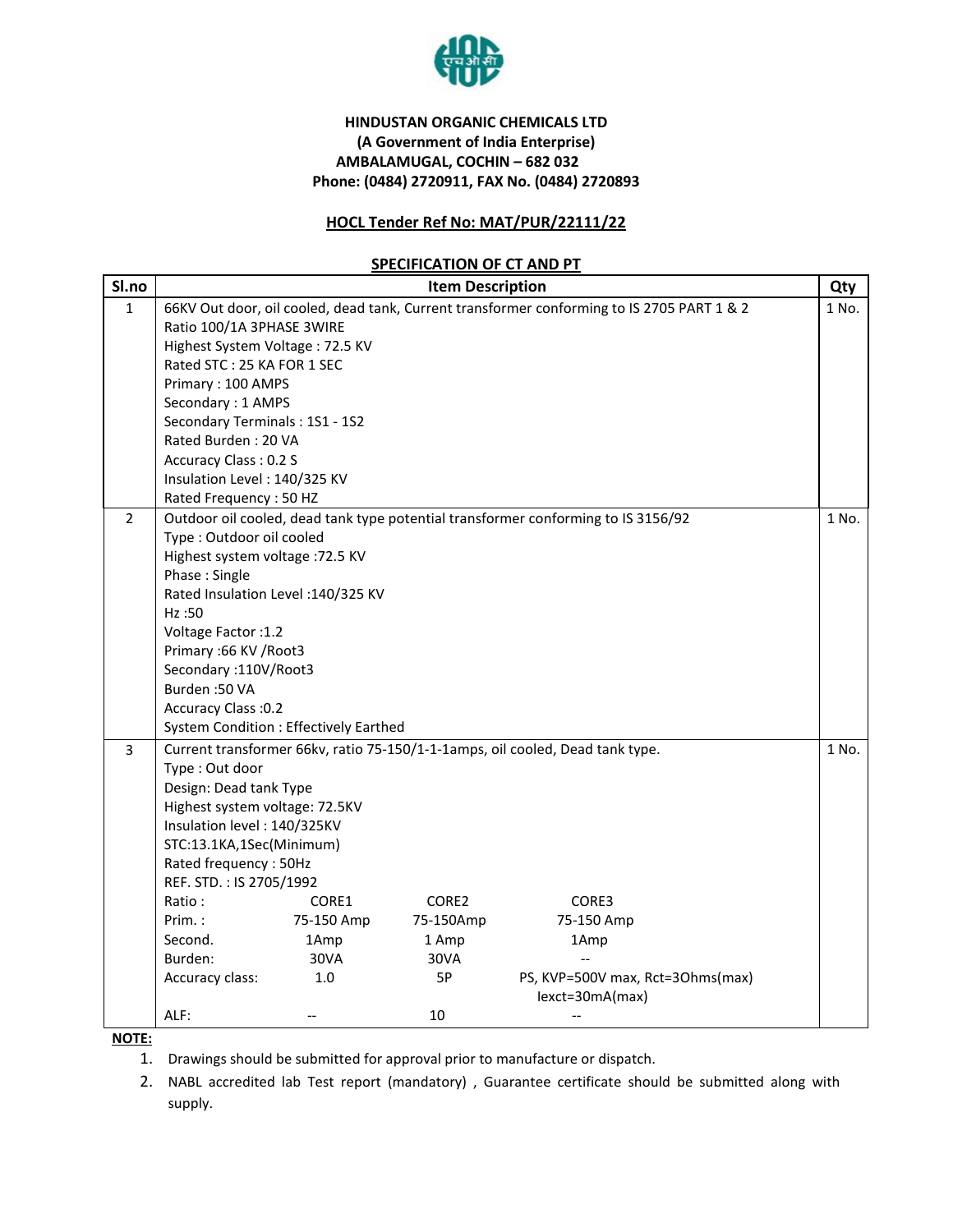

# HINDUSTAN ORGANIC CHEMICALS LTD (A Government of India Enterprise) AMBALAMUGAL, COCHIN – 682 032 Phone: (0484) 2720911, FAX No. (0484) 2720893

MAT/PUR/22111/22 09.05.2022

M/s.

Dear Sir,

Hindustan Organic Chemicals Ltd. is a Govt. of India Undertaking manufacturing Phenol, Acetone & Hydrogen Peroxide at its plant at Kochi, Kerala, India. HOCL invites e tenders for CT AND PT. Detailed specification is given.

Tender documents are uploaded in HOCL website www.hoclindia.com andwww.eprocure.gov.in

The details of the tender are as shown in INDEX enclosed

You may submit your offer on two bid system online before the due date and time specified

Closing Date of Tender : 30.05.2022 at 2.00 pm Opening Date of Tender : 31.05.2022 at 2.00 pm

Thanking you,

Yours faithfully, For Hindustan Organic Chemicals Ltd.

Soumya N.Kसौम्याएन.के

Manager(Materials) प्रबंधक (सामग्री)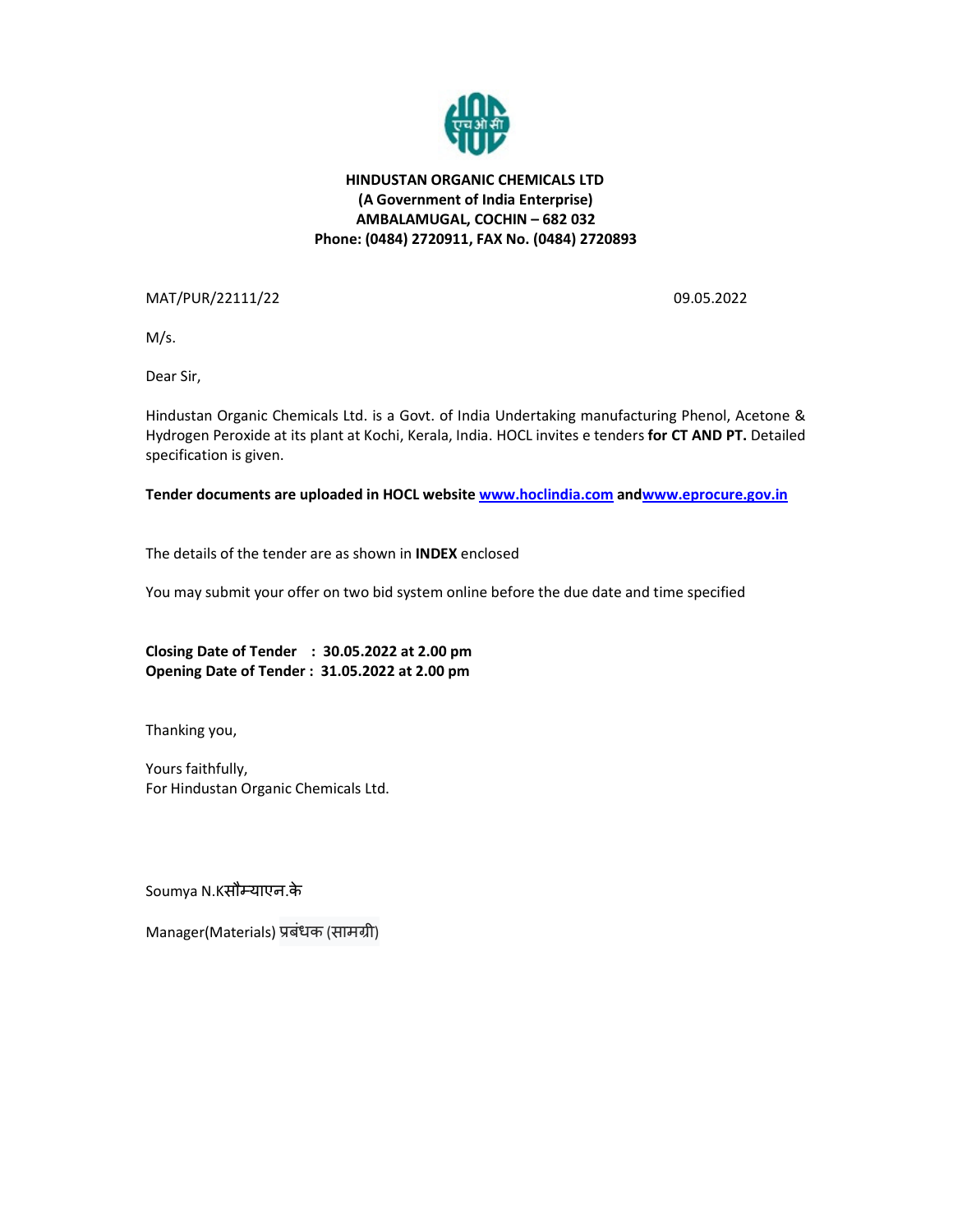# INDEX - TENDER NOTICE FORCT AND PT

| $\mathbf{1}$   | Instructions to Bidders for online Bid Submission                                                                            | Annexure I     |
|----------------|------------------------------------------------------------------------------------------------------------------------------|----------------|
| $\overline{2}$ | <b>General Terms and conditions</b>                                                                                          | Annexure-II    |
| 3              | Commercial Terms format -A                                                                                                   | Annexure-III-A |
| 4              | Commercial Terms format -B                                                                                                   | Annexure-III-B |
| 5              | Commercial Terms format -C                                                                                                   | Annexure-III-C |
| 6              | <b>Bid Security Declaration</b>                                                                                              | Annexure-IV    |
| $\overline{7}$ | Compliance To Clause W.R.T Mandatory Registration Of<br>Vendors From Countries Sharing Land Border With India,<br>With DPIIT | Annexure-V     |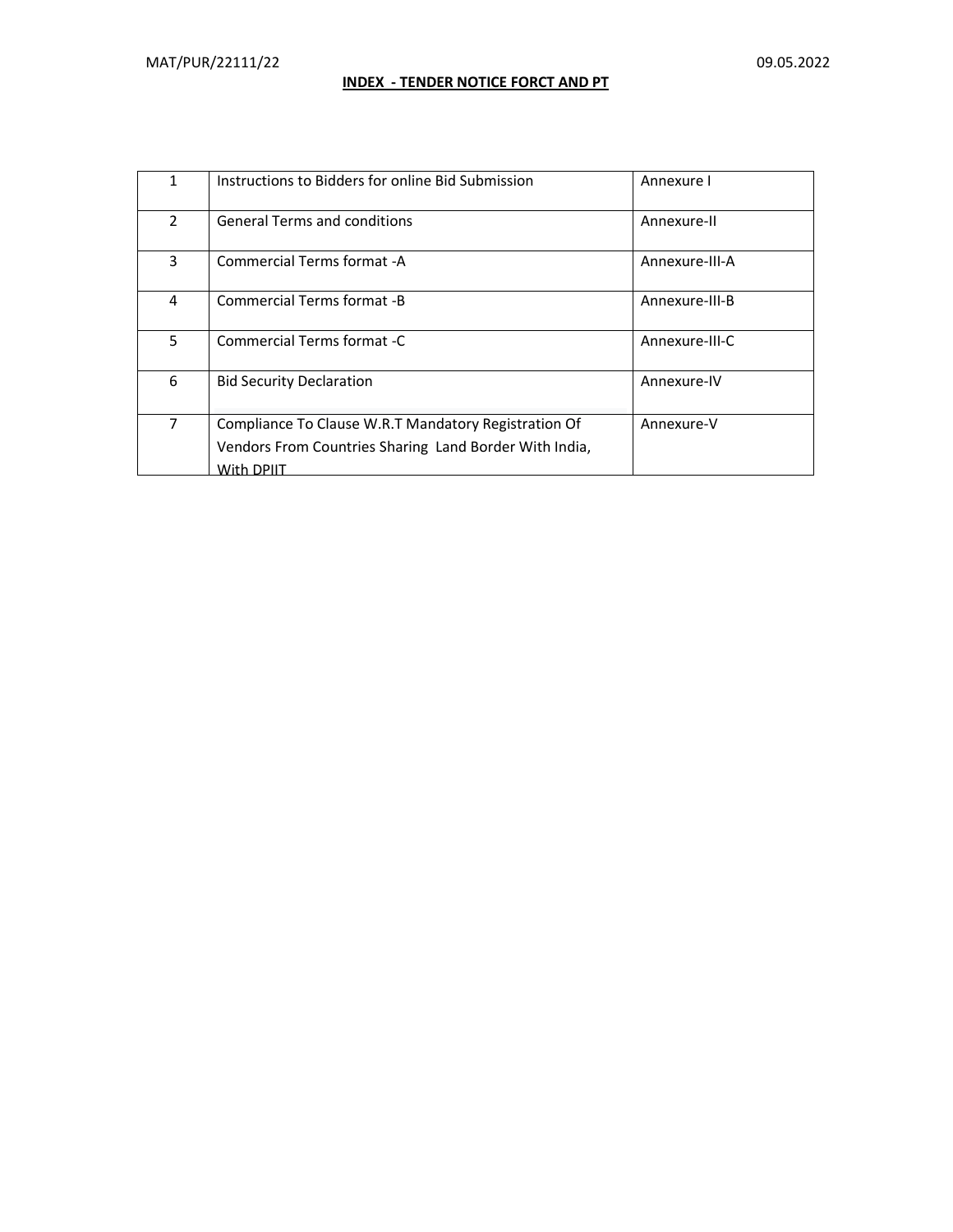#### Annexure I

#### Instructions for Online Submission

The bidders are required to submit soft copies of their bids electronically on the CPP Portal, using valid Digital Signature Certificates. The instructions given below are meant to assist the bidders in registering on the CPP Portal, prepare their bids in accordance with the requirements and submitting their bids online on the CPP Portal.

information useful for submitting online bids on the CPP Portal may be obtained at: https://eprocure.gov.in/eprocure/app.

#### **REGISTRATION**

1) Bidders are required to enroll on the e-Procurement module of the Central Public Procurement Portal (URL: https://eprocure.gov.in/eprocure/app) by clicking on the link "Online bidder Enrollment" on the CPP Portal which is free of charge.

2) As part of the enrolment process, the bidders will be required to choose a unique username and assign a password for their accounts.

3) Bidders are advised to register their valid email address and mobile numbers as part of the registration process. These would be used for any communication from the CPP Portal.

4) Upon enrolment, the bidders will be required to register their valid Digital Signature Certificate (Class III Certificates with signing key usage) issued by any Certifying Authority recognized by CCA India (e.g. Sify / nCode / eMudhra etc.), with their profile.

5) Only one valid DSC should be registered by a bidder. Please note that the bidders are responsible to ensure that they do not lend their DSC's to others which may lead to misuse.

6) Bidder then logs in to the site through the secured log-in by entering their user ID / password and the password of the DSC / e-Token.

#### SEARCHING FOR TENDER DOCUMENTS

1) There are various search options built in the CPP Portal, to facilitate bidders to search active tenders by several parameters. These parameters could include Tender ID, Organization Name, Location, Date, Value, etc. There is also an option of advanced search for tenders, wherein the bidders may combine a number of search parameters such as Organization Name, Form of Contract, Location, Date, Other keywords etc. to search for a tender published on the CPP Portal.

2) Once the bidders have selected the tenders they are interested in, they may download the required documents / tender schedules. These tenders can be moved to the respective 'My Tenders' folder. This would enable the CPP Portal to intimate the bidders through SMS / e-mail in case there is any corrigendum issued to the tender document.

3) The bidder should make a note of the unique Tender ID assigned to each tender, in case they want to obtain any clarification / help from the Helpdesk.

#### PREPARATION OF BIDS

1) Bidder should take into account any corrigendum published on the tender document before submitting their bids.

2) Please go through the tender advertisement and the tender document carefully to understand the documents required to be submitted as part of the bid. Please note the number of covers in which the bid documents have to be submitted, the number of documents - including the names and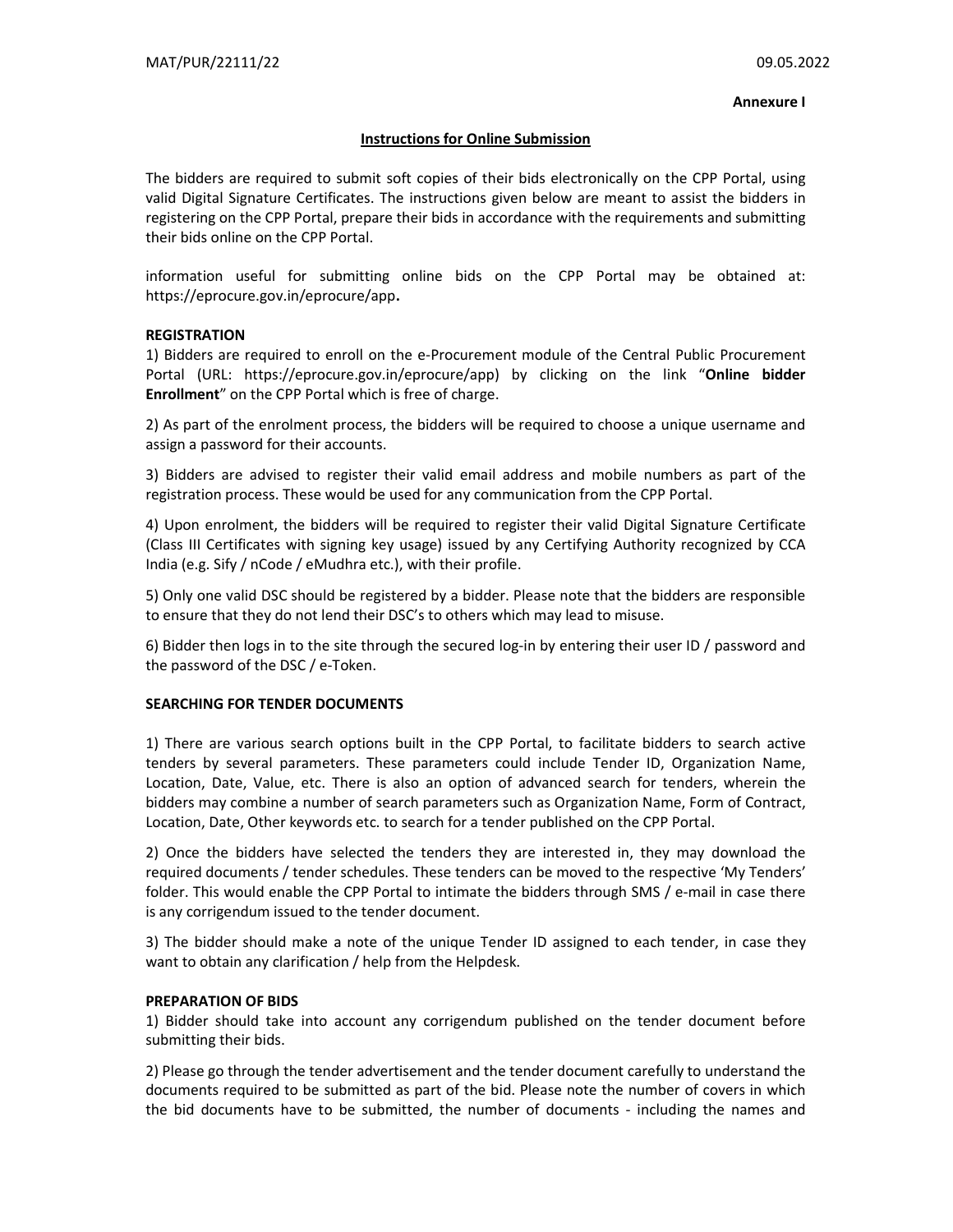### MAT/PUR/22111/22 09.05.2022

content of each of the document that need to be submitted. Any deviations from these may lead to rejection of the bid.

3) Bidder, in advance, should get ready the bid documents to be submitted as indicated in the tender document / schedule and generally, they can be in PDF / XLS / RAR / DWF/JPG formats. Bid documents may be scanned with 100 dpi with black and white option which helps in reducing size of the scanned document.

4) To avoid the time and effort required in uploading the same set of standard documents which are required to be submitted as a part of every bid, a provision of uploading such standard documents (e.g. PAN card copy, annual reports, auditor certificates etc.) has been provided to the bidders. Bidders can use "My Space" or ''Other Important Documents'' area available to them to upload such documents. These documents may be directly submitted from the "My Space" area while submitting a bid, and need not be uploaded again and again. This will lead to a reduction in the time required for bid submission process.

Note: My Documents space is only a repository given to the Bidders to ease the uploading process. If Bidder has uploaded his Documents in My Documents space, this does not automatically ensure these Documents being part of Technical Bid.

#### SUBMISSION OF BIDS

1) Bidder should log into the site well in advance for bid submission so that they can upload the bid in time i.e. on or before the bid submission time. Bidder will be responsible for any delay due to other issues.

2) The bidder has to digitally sign and upload the required bid documents one by one as indicated in the tender document.

3) Bidder has to select the payment option as "offline" to pay the tender fee / EMD as applicable and enter details of the instrument.

4) Bidder should prepare the EMD as per the instructions specified in the tender document. The original should be posted/couriered/given in person to the concerned official, latest by the last date of bid submission or as specified in the tender documents. The details of the DD/any other accepted instrument, physically sent, should tally with the details available in the scanned copy and the data entered during bid submission time. Otherwise the uploaded bid will be rejected.

5) Bidders are requested to note that they should necessarily submit their financial bids in the format provided and no other format is acceptable. If the price bid has been given as a standard BoQ format with the tender document, then the same is to be downloaded and to be filled by all the bidders. Bidders are required to download the BoQ file, open it and complete the white coloured (unprotected) cells with their respective financial quotes and other details (such as name of the bidder). No other cells should be changed. Once the details have been completed, the bidder should save it and submit it online, without changing the filename. If the BoQ file is found to be modified by the bidder, the bid will be rejected.

6) The server time (which is displayed on the bidders' dashboard) will be considered as the standard time for referencing the deadlines for submission of the bids by the bidders, opening of bids etc. The bidders should follow this time during bid submission.

7) All the documents being submitted by the bidders would be encrypted using PKI encryption techniques to ensure the secrecy of the data. The data entered cannot be viewed by unauthorized persons until the time of bid opening. The confidentiality of the bids is maintained using the secured Socket Layer 128 bit encryption technology. Data storage encryption of sensitive fields is done. Any bid document that is uploaded to the server is subjected to symmetric encryption using a system generated symmetric key. Further this key is subjected to asymmetric encryption using buyers/bid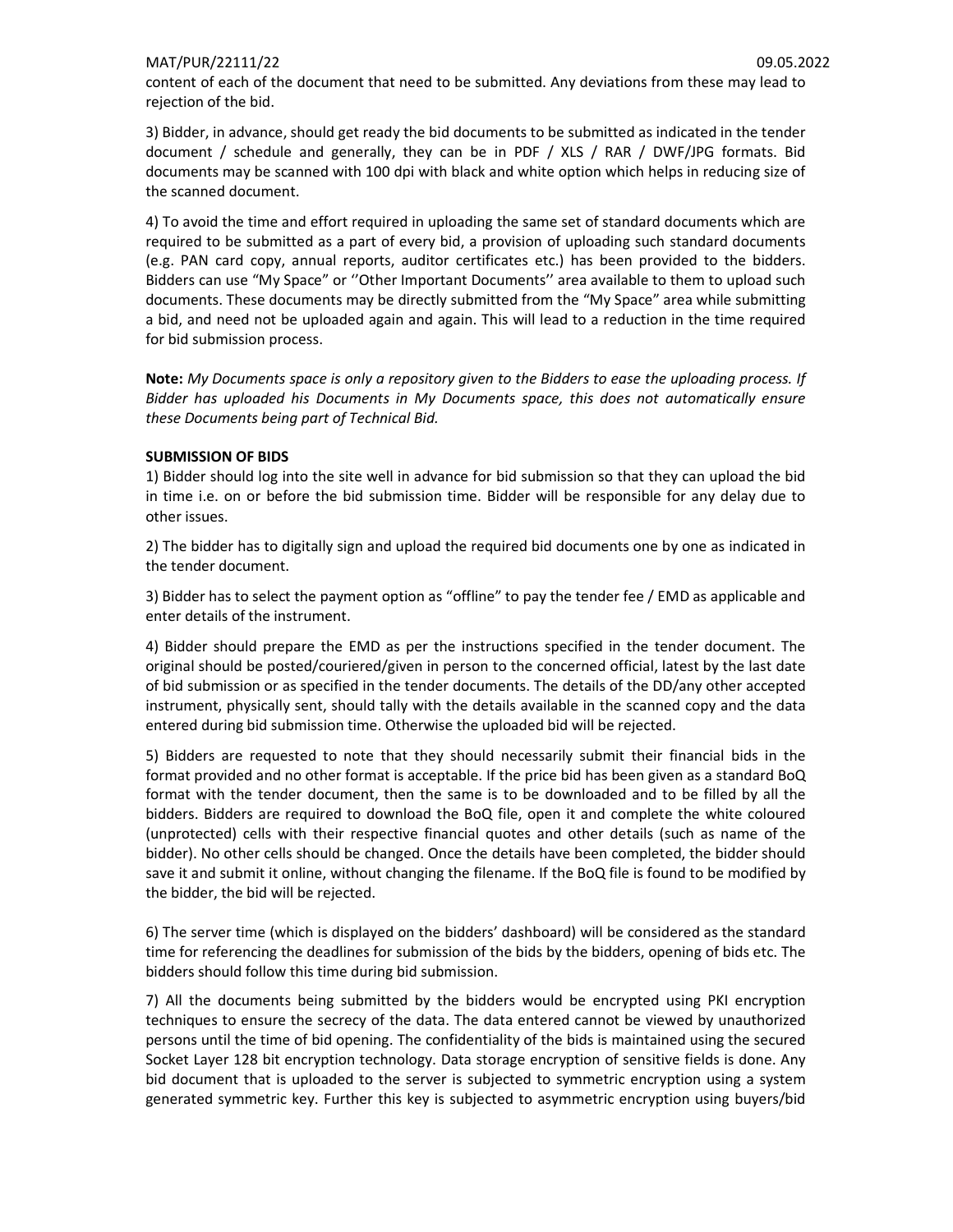opener's public keys. Overall, the uploaded tender documents become readable only after the tender opening by the authorized bid openers.

7) The uploaded tender documents become readable only after the tender opening by the authorized bid openers.

8) Upon the successful and timely submission of bids (i.e. after Clicking "Freeze Bid Submission" in the portal), the portal will give a successful bid submission message & a bid summary will be displayed with the bid no. and the date & time of submission of the bid with all other relevant details.

9) The bid summary has to be printed and kept as an acknowledgement of the submission of the bid. This acknowledgement may be used as an entry pass for any bid opening meetings.

#### ASSISTANCE TO BIDDERS

1) Any queries relating to the tender document and the terms and conditions contained therein should be addressed to the Tender Inviting Authority for a tender or the relevant contact person indicated in the tender.

2) Any queries relating to the process of online bid submission or queries relating to CPP Portal in general may be directed to the 24x7 CPP Portal Helpdesk.

\*\*\*\*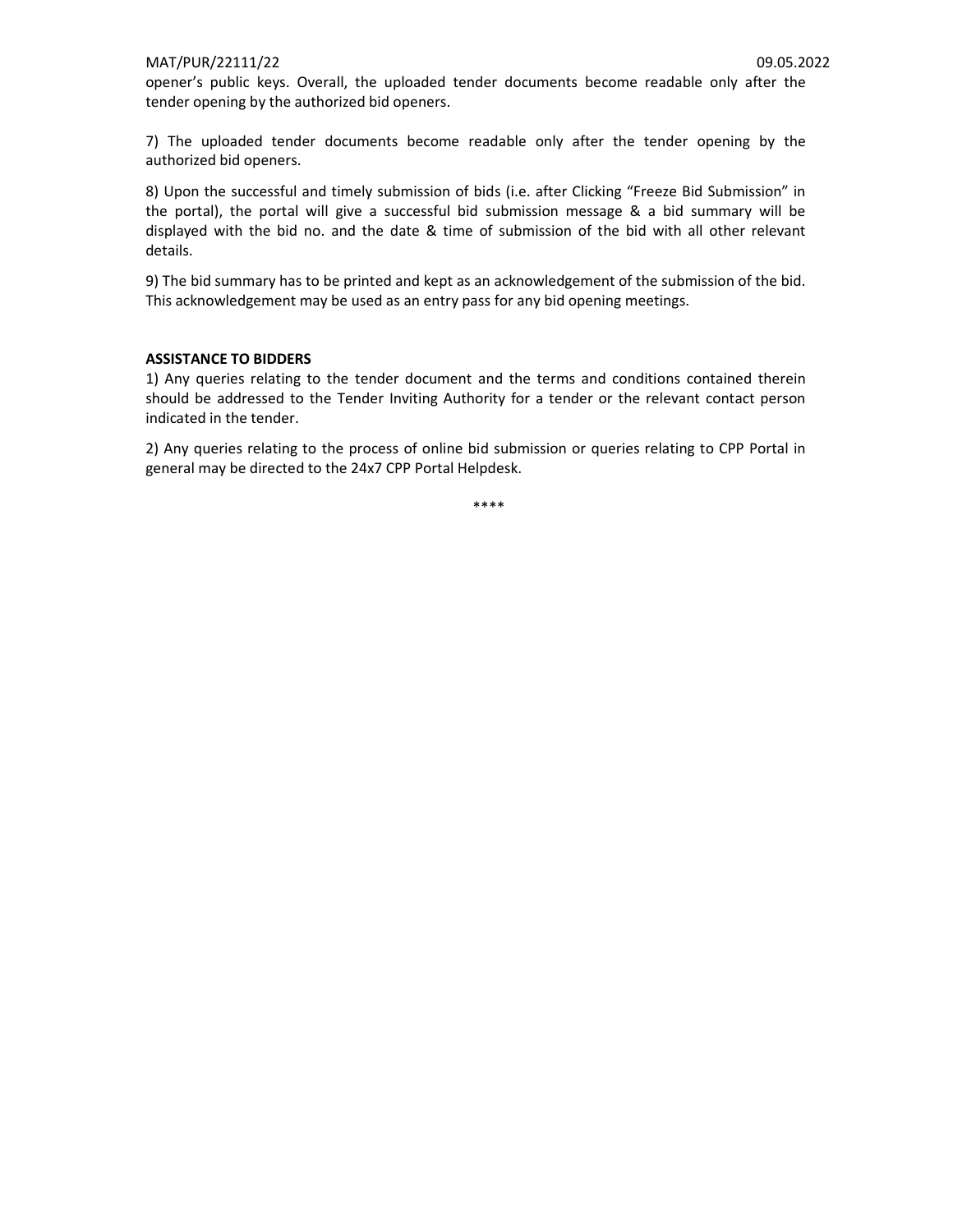#### GENERAL TERMS AND CONDITIONS FOR E BID SUBMISSION

Please submit your e-bids conforming to the specifications and the terms and conditions attached as per instructions given below:-

- 1. HOCL has entered into an Agreement with NIC for e procurement through their portal www.eprocure.gov.in. Quotations shall be submitted online on or before the due date and time of closing the tender. The Techno commercial bid containing the Technical specification of the Products and Proof of satisfactorily meeting the Eligibility Criteria and all commercial terms should be uploaded as per instructions given in Annexure. The Price bid should be submitted in the uploaded BOQ .
- 2. Techno commercial bid shall be opened electronically on specified date and time given in NIT. Bidders can witness the electronic opening of bid .The date and time of opening of the price bids will be intimated to the technically qualified bidders after evaluation of the Technical bids via email alerts through the valid email confirmed.
- 3. Bidders are requested to note that they should necessarily submit their financial bids in the format provided and no other format is acceptable .If the price bid has been given as a standard BOQ format with the tender document, then the same is to be downloaded and to be filled by all the bidders. Bidders are required to download the BOQ file, open it and complete the white coloured (unprotected) cells with their respective financial quotes and other details (such as name of the bidder).No other cells should be changed. Once the details have been completed, the bidder should save it and submit it online, without changing the filename. If the BOQ file is found to be modified by the bidder, the bid will be rejected.
- 4. QUANTITY: As per BOQ
- 5. **Certificate to be provided: a) Drawings should be submitted for approval prior to manufacture or dispatch. b) NABL accredited lab Test report (mandatory) , Guarantee certificate should be submitted along with supply**.
- 6. Restriction on procurement from Bidder who shares the land border with India
	- a) Any bidder from a country which shares a land border with India will be eligible to bid, only if the bidder is registered with the Department for promotion of Industry and Internal Trade (DPIIT). (Pl. refer office Memorandum no. 6/18/2019-PPD dated 23rd July 2020 )Such bidders should submit the valid copy of registration certificate along with tender. However the said requirement of registration will not be applicable to bidders from those country to which Govt. of India has extended lines of credit or in which Govt. of India is engaged in development of projects. Bidders may appraise themselves of the updated lists of such countries available in the website of Ministry of External Affairs.
	- b) All Bidders shall furnish compliance certificate with respect to above clause as per the format in **Annexure V** along with the bid.
- 7. The bid shall contain as integral part of the same the following compliance statement: "We have read, understood and accepted the terms and conditions of purchase and related documents forming part of this enquiry and agree to supply the goods in compliance with the same."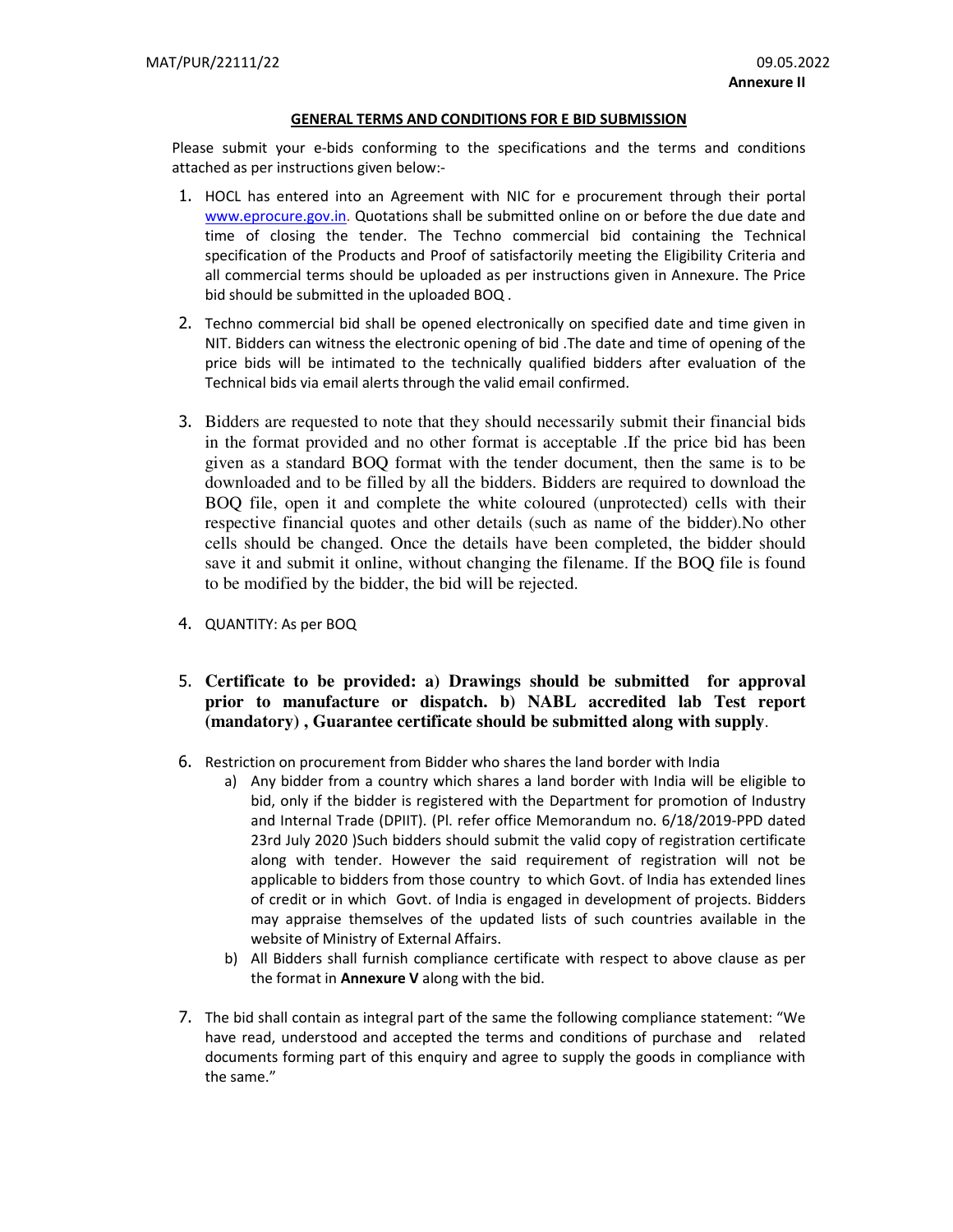#### MAT/PUR/22111/22 09.05.2022

- 8. Bidders should carefully study the documents of this enquiry. All terms and conditions set out there in the enquiry shall be binding on the bidders unless conflicting with any terms and conditions expressly stated by HOCL while accepting any bid, in the event of such acceptance.
- 9. HOCL reserves the right, without assigning any reason whatsoever, to accept or reject any or all bids in part or in full or cancel this enquiry.
- 10. HOCL reserves the right to extend without giving any reason(s) the closing date/time of the enquiry.
- 11. Bids shall be valid for a minimum of 60 days from the due date for receipt and opening of the bids.
- 12. Specification of the Product: Detailed Catalog of offered product shall be uploaded along with Bid.
- 13. Payment terms shall be: a) 30 days credit or b) 90% against dispatch documents through bank and balance within 30 days of receipt and acceptance of materials at HOCL site. In the latter case or any other terms offered, suitable bank charges shall be loaded for price comparison.
- 14. Delivery period must be clearly mentioned in your offer in the absence of which offer will be treated as on "Ex-stock basis". In case of delayed delivery a penalty of ½% of the price of the goods on arrears per week subject to a maximum of 5% will be levied.
- 15. Bids shall be submitted online. Tenders submitted other than through online procedure specified will not be accepted. Tenders should be free from overwriting or erasing. Corrections and additions, if any must be attested.
- 16. As far as possible the rate should be quoted on FOR Destination basis.

In case a tenderer does not specify the basis of price or quotes on Ex-works or FOR dispatching station basis, price will be loaded on the following manner.

- a. In case of Ex-works offer and if the firm does not specify the packing & Forwarding Charge,2% of Ex-Works price will be loaded to arrive at FOR dispatching station price.
- b. In case of FOR Dispatching station offer, following percentage will be added to arrive FOR destination price as element of estimated freight up to destination.

| <b>Approximate distance of dispatching</b> | % for dispatching station price |  |  |
|--------------------------------------------|---------------------------------|--|--|
| station from site                          |                                 |  |  |
| Above 2001 Km                              | 5%                              |  |  |
| 1501-2000 Km                               | 4%                              |  |  |
| 1001-1500 Km                               | 3%                              |  |  |
| 501-1000 Km                                | 2%                              |  |  |
| 500 Km &below                              | 1%                              |  |  |

In case the firm quotesthe exact amount of freight & P&F Charges, the same will be added in place of above percentage amount

17. The rate should alwaysbe indicated for the unit mentioned in the tender.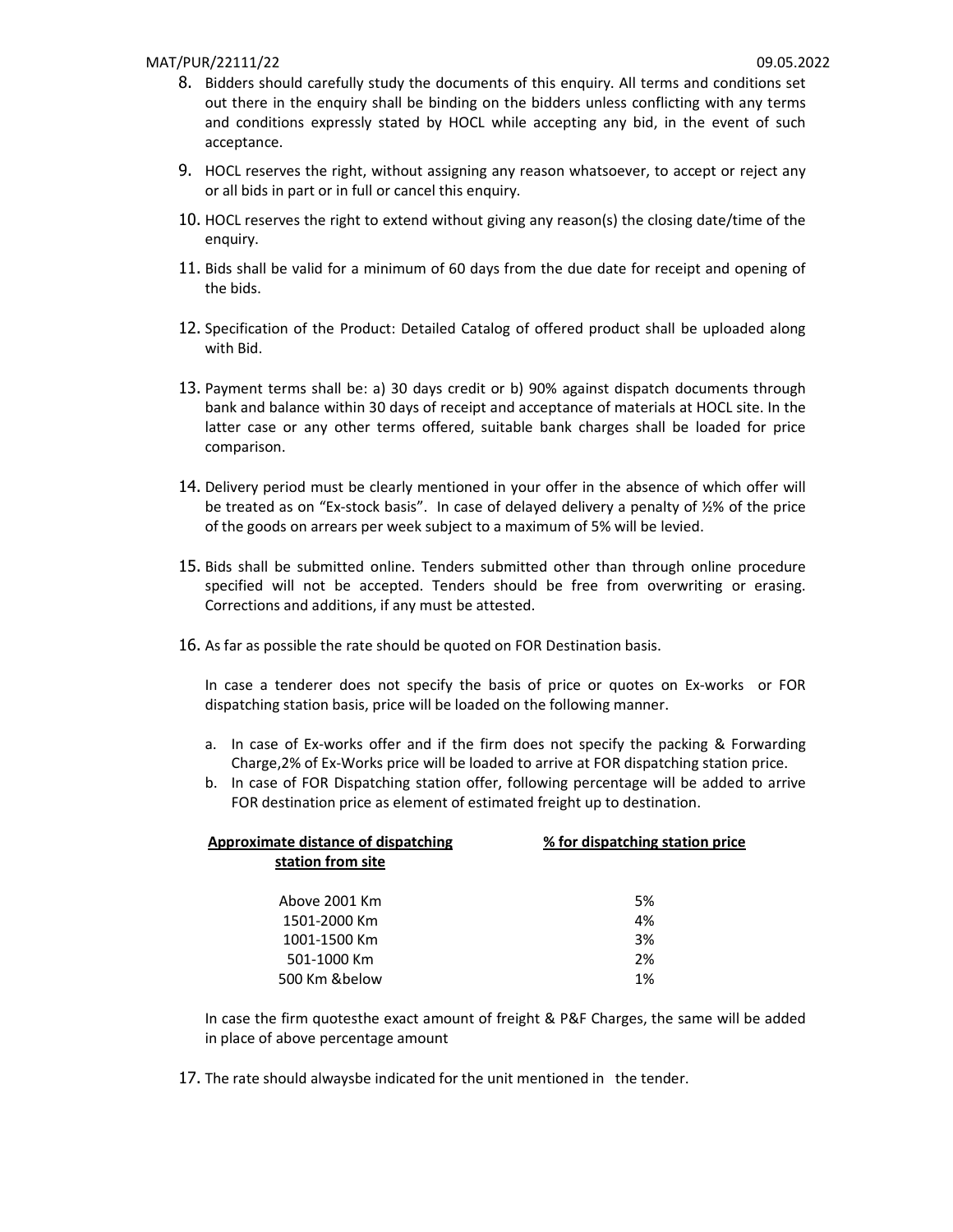- 18. Prices shallbe considered to be firmonce the orderis placed. If supply is not effected in time, risk purchase shall be carried out at the cost of the tenderer. Tenderer is also liable to be blacklisted in case of default.
- 19. Tenderer should agree for inspection of material at their site, if desired by HOCL. The inspection may be carried out by the representative of HOCL or by a third party or jointly.
- 20. The Tenderer must specifytheir GSTIN No. & HSN code of material offered in the BID.
- 21. Successful tenderer shall, if so desired by HOCL, deposit an amount equivalent to 3% of the value of order as security deposit/PBG within 21 days of the order towardssatisfactory execution of the order. No interest will be paid on this amount by HOCL. PBG shall be valid for a period of 1 year from supply.
- 22. Supplier must extend the benefits to HOCL if there is any subsequent fall in price orif the samematerials are offered to any other customer at lower price.
- 23. HOCL reserves the right to split the order between two or more suppliers and or reject any or all tenders without assigning any reason.
- 24. Transit Insurance will be arranged by HOCL.
- 25. Delivery will be as per delivery schedule given by HOCL.
- 26. Manufacturers test certificate in original or attested, guarantee certificates in original, drawings in original etc. as applicable shall be provided along with the supply.
- 27. Tenderer may attach necessary catalogues/drawings/detailed specifications of the itemsalong with the technical bid wherever required. Also clearly specify the make/model of the item offered.
- 28. Purchase preferences, EMD/SD Exemption etc for PSUs/SSI units etc will be applicable as per GOI directives from time to time. For this, the tenderer should claim their eligibility along with the supporting documents in their offer itself.
- 29. Quotations meeting our delivery terms, if any specified, will only be considered.
- 30. If the tenderer is deviating from any of the above terms mentioned, your offer is liable to be rejected.
- 31. Material is required urgently, hence vendors may please quote their minimum delivery period.

\*\*\*\*\*\*\*\*\*\*\*\*\*\*\*\*\*\*\*\*\*\*\*\*\*\*\*\*\*\*\*\*\*\*\*\*\*\*\*\*\*\*\*\*\*\*\*\*\*\*\*\*\*\*\*\*\*\*\*\*\*\*\*\*\*\*\*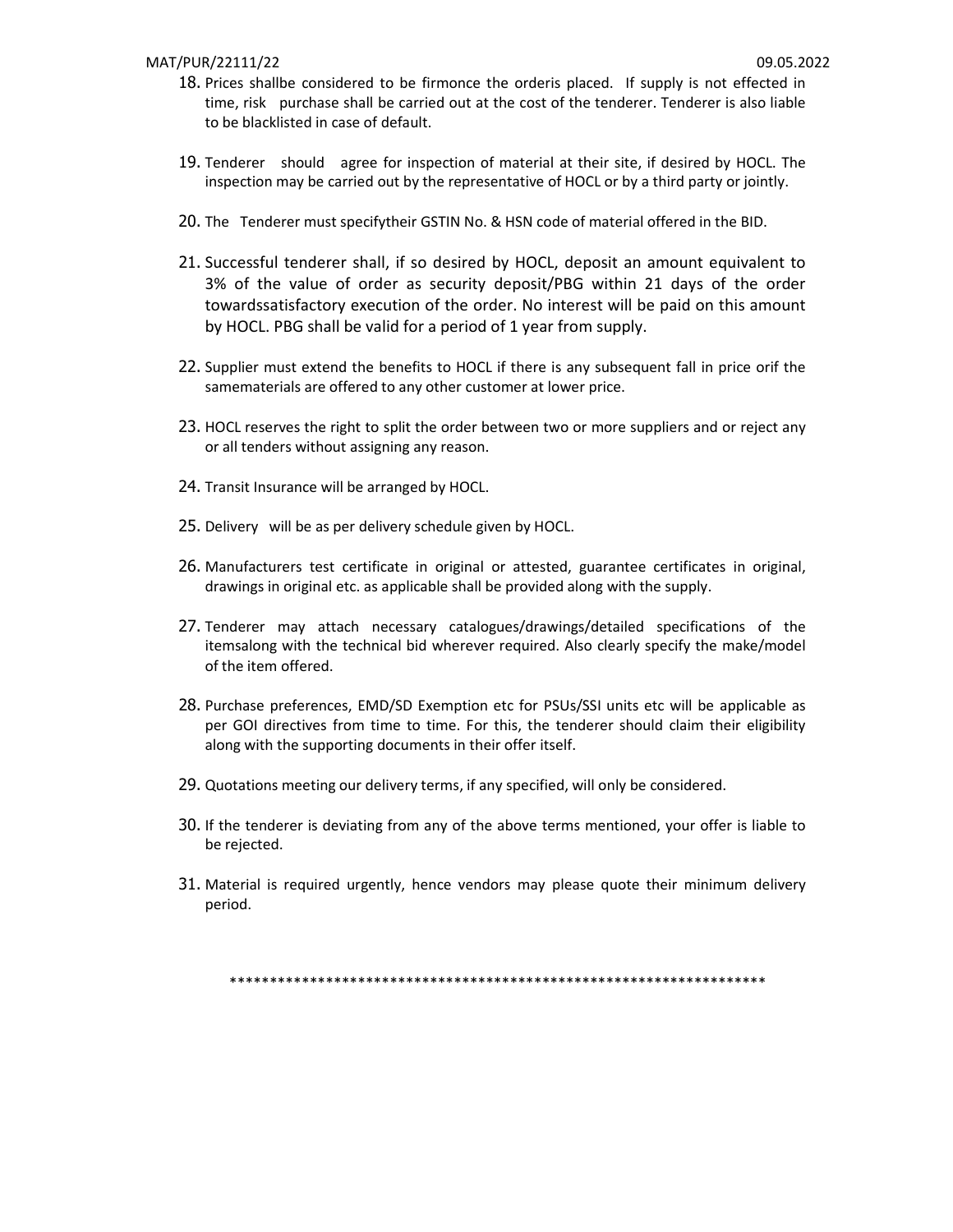## COMMERCIAL TERM FORMAT-A ( To be printed on your letter head& uploaded)

(Please fill up the details mentioned below in your letter head and upload along with your bid)

Name and Address of Organization:

Phone No:

GSTIN :

E-mail id for correspondence:

Contact Person Name and Mobile No:

Whether registered with MSME/NSIC: (If so pl. enclose documentary proof)

Payment Term offered:

Validity of offer:

Taxes Applicable:

Certificates provided along with supply.

Deviation in specification if any

Please confirm if your firm is blacklisted by any PSU :

### Signature and Stamp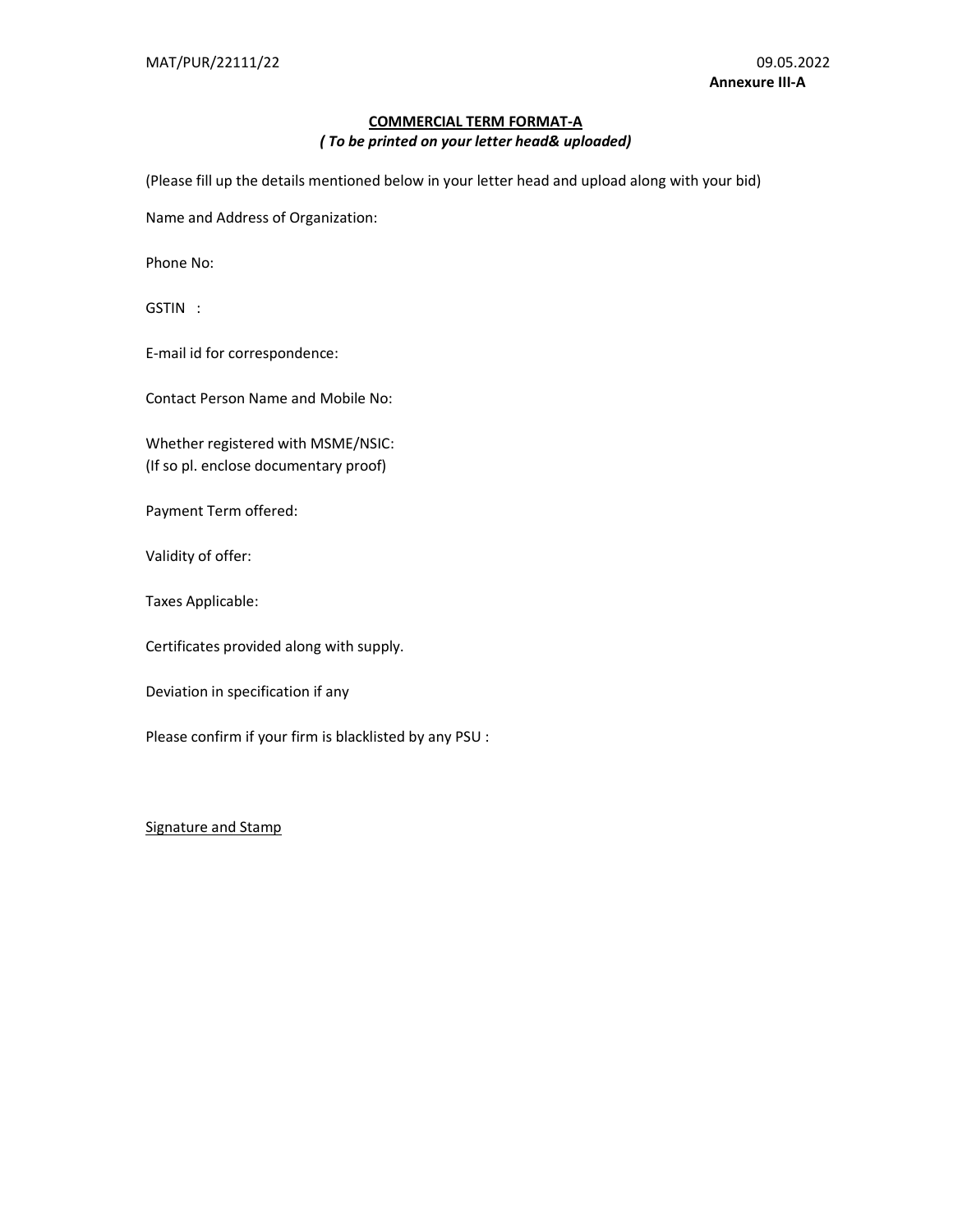Annexure III-B

# (KINDLY FILL THIS SHEET AND SUBMIT IN –COMMERCIAL TERM FORMAT-B)

| Sr.<br>No.                    | <b>Commercial Clauses</b>                                                                                                              |              | <b>Bidder Confirmation</b><br>(Please put V in front of<br>your confirmation) |  |
|-------------------------------|----------------------------------------------------------------------------------------------------------------------------------------|--------------|-------------------------------------------------------------------------------|--|
| $\mathbf{1}$                  | Whether bidder (a proprietary concern, Partnership Firm, Company)                                                                      |              | □ Yes, We are on holiday                                                      |  |
|                               | is currently on holiday list/black list/de-listed or has been put on                                                                   |              | List/Black List/De-List                                                       |  |
|                               | holiday/blacklisted/de-listed at any PSU/govt. Organization.                                                                           | $\Box$ No    |                                                                               |  |
| 2i                            | If so, give details.<br>Whether the party is registered under Micro/Small/Medium                                                       |              | □ Micro□ Medium                                                               |  |
|                               | Enterprises act 2006 (Please furnish the proof)                                                                                        |              |                                                                               |  |
|                               | <b>Status of MSE Bidder</b>                                                                                                            |              | □ Small□ No                                                                   |  |
| $2 - ii$                      |                                                                                                                                        |              | □ Manufacturer                                                                |  |
|                               |                                                                                                                                        | $\Box$       | Services                                                                      |  |
|                               |                                                                                                                                        | $\Box$       | Not Applicable                                                                |  |
| $2$ -iii                      | Whether MSE bidder is offering product manufactured by him/her                                                                         |              | □ Yes                                                                         |  |
|                               |                                                                                                                                        | $\Box$ No    |                                                                               |  |
| 3i                            | All MSE bidders shall register / declare their UAM Number on CPP                                                                       | $\Box$       | <b>Mention UAM Number</b>                                                     |  |
|                               | Portal and copy of this registration / declaration shall be attached                                                                   |              |                                                                               |  |
|                               | with the offer; failing which such bidders will not be able to enjoy                                                                   |              |                                                                               |  |
|                               | benefits as per PP Policy for MSME order, 2012.<br>SSI/MSME/NSIC/UAM /DIC registration certificate                                     |              | □ Not Applicable                                                              |  |
| $3 - ii$                      | Submitted valid document against clause no 3i                                                                                          |              | □ Submitted                                                                   |  |
|                               |                                                                                                                                        | $\Box$       | Not Applicable                                                                |  |
| 4i                            | Whether the proprietor of "MSME" enterprise is from SC/ST                                                                              | $\Box$ Yes   |                                                                               |  |
|                               | category                                                                                                                               | $\Box$       | No                                                                            |  |
| 4ii                           | (Please attach caste certificate issued by competent authority)<br>Whether the proprietor of "MSME" enterprise is woman                |              | □ Yes                                                                         |  |
|                               | (i.e. Woman proprietorship, or holding minimum 51% shares in case                                                                      |              |                                                                               |  |
|                               | of Partnership/Private Limited Companies)                                                                                              | $\square$ No |                                                                               |  |
| 4iil                          | Submitted certificate against clause no 4ii                                                                                            |              | □ Submitted                                                                   |  |
|                               |                                                                                                                                        | $\Box$       | Not Applicable                                                                |  |
| 5                             | AGREED TO ALL TERMS AND CONDITIONS OF ENQUIRY:                                                                                         |              | □ Agreed                                                                      |  |
|                               | It is hereby stated that the quotation/offer submitted is in full<br>compliance with the documents issued against the enquiry and also |              | □ Not Agreed                                                                  |  |
|                               | further confirmed that there is no deviation from all the terms and                                                                    |              |                                                                               |  |
|                               | conditions as per the enquiry. Non-acceptance or deviation to HOCL's                                                                   |              |                                                                               |  |
|                               | standard terms and conditions mentioned in enquiry documents may                                                                       |              |                                                                               |  |
|                               | lead to rejection of offer, no correspondence shall be done for<br>clarifications                                                      |              |                                                                               |  |
|                               |                                                                                                                                        |              |                                                                               |  |
|                               |                                                                                                                                        |              |                                                                               |  |
| DATE:SIGN AND STAMP OF BIDDER |                                                                                                                                        |              |                                                                               |  |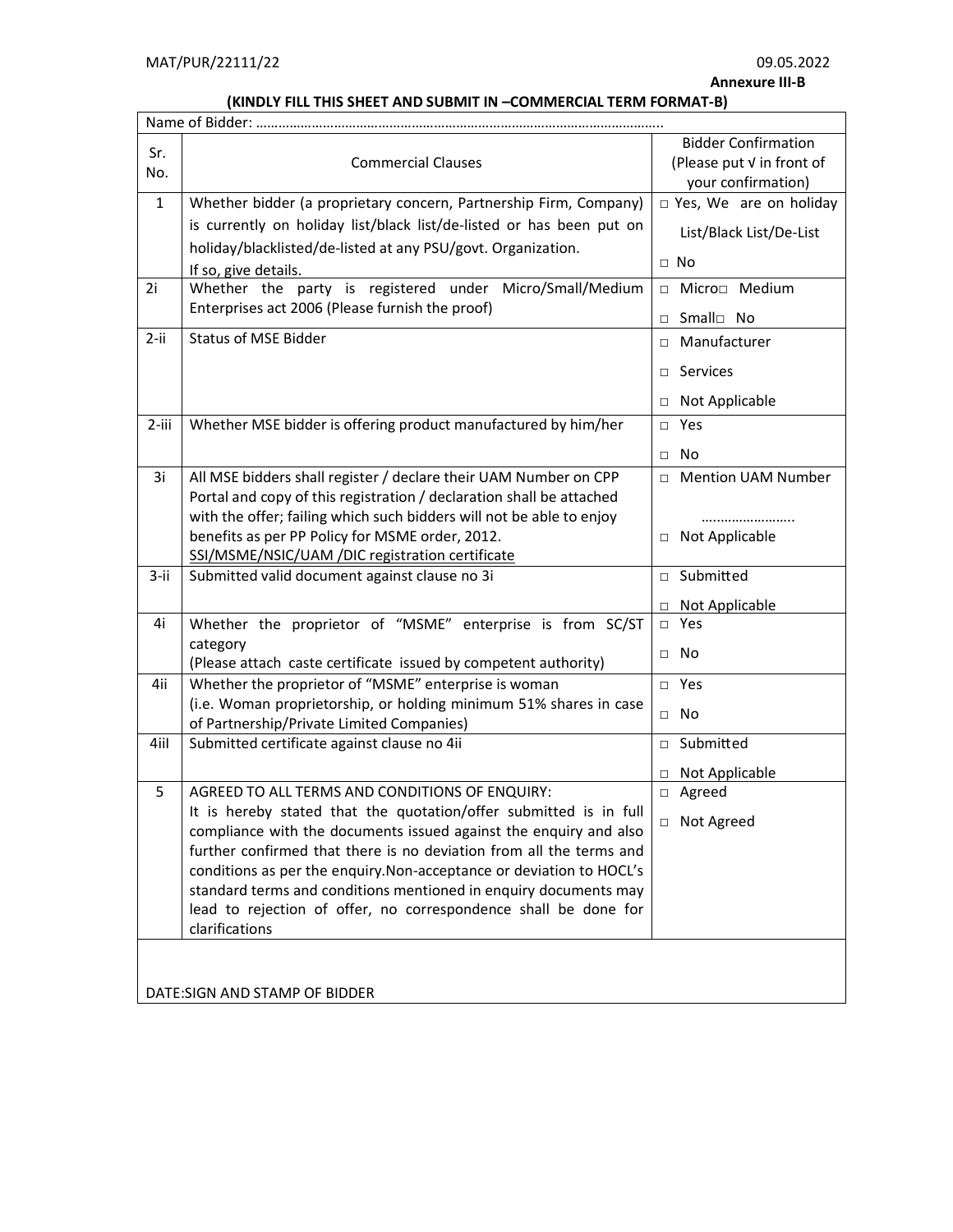# <u>वाणिज्यिकअवधिप्रपत्रCOMMERCIAL TERM FORMAT-C</u>

(For Purchase Order/ Work Order with estimated value more than FIVE Lakhs)

ANNEXURE TO BE SUBMITTED ALONG WITH THE BID AGAINST TENDER NO\_\_\_\_\_\_\_\_\_\_\_\_\_\_\_\_\_\_\_

#### (KINDLY FILL AND SUBMIT ALONG WITH COMMERCIAL/TECHNICAL BID)

# NAME OF BIDDER: ……………………………<u>………………………………………………………………</u>

| Sr.No.        | <b>COMMERCIAL CLAUSES</b>                                                                                                                                                                                                                       | <b>BIDDER CONFIRMATION (PLEASE</b><br>PUT V |
|---------------|-------------------------------------------------------------------------------------------------------------------------------------------------------------------------------------------------------------------------------------------------|---------------------------------------------|
| 1             | Please mention whether you are a Class-I/Class II Local                                                                                                                                                                                         | Class I                                     |
|               | supplier. (Please see the definition given below)                                                                                                                                                                                               | Class II                                    |
| $\mathcal{P}$ | Specify the percentage (%) of local content.                                                                                                                                                                                                    | ℅                                           |
| 3             | Details of location at which the local value addition is<br>made.                                                                                                                                                                               |                                             |
| 4             | Mention whether the product offered is manufactured in<br>India under a license from a foreign manufacturer who<br>hold intellectual property rights and there is a technology<br>collaboration agreement / Transfer of technology<br>agreement | Yes / No                                    |

#### SELF DECLARATION OF LOCAL CONTENT

We hereby declare that the percentage(%) of local content specified against mentioned against Sr.No.2 is \_\_\_\_\_\_\_\_%. We also understand that submitting False self-declarations and auditors will be in breach of Code of Integrity under Rule 175(1)(i)(h) of the General Financial Rules for which a Bidder or its successors can be debarred for up to Two Years as per the Rule 151 (iii) of the General. Financial Rules along with such other actions as may be permissible under Law.

#### Definitions

Local Content: - The amount of value added in India(Total value of item procured minus the value of imported content in the item(including all customs duties) as a proportion of total value, in percentage.

Class I Local Supplier: - Supplier or service provider whose goods,services or works offered for procurement has local content equal to or more than 50%.

Class II Local Supplier: - Supplier or service provider whose goods,services or works offered for procurement has local content more than 20% but less than 50 %.

Purchase Preference: -Will be as per the applicable Government order.

DATE SIGNATURE AND STAMP CONTROL IN THE SIGNATURE AND STAMP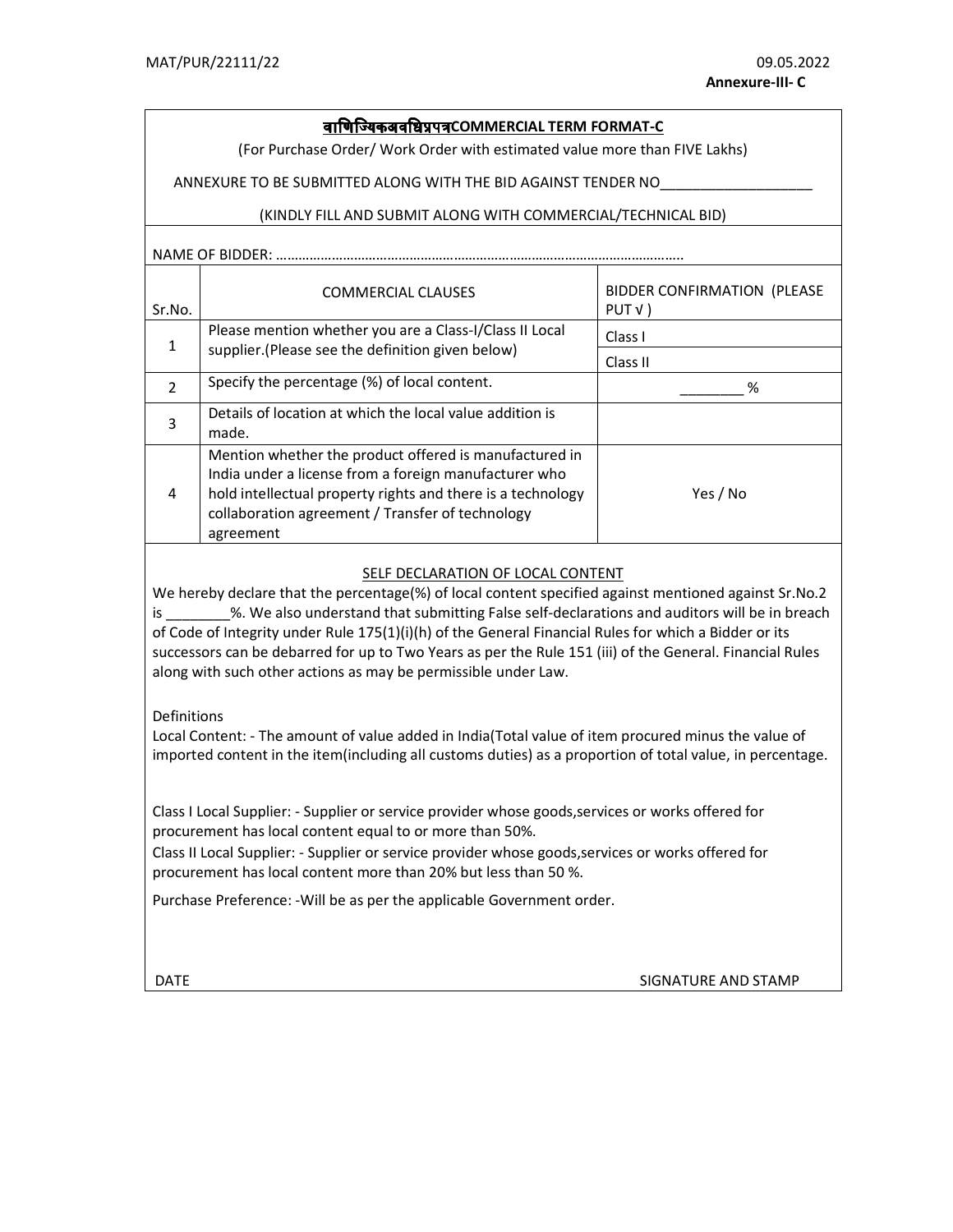#### **BID SECURITY DECLARATION**

ANNEXURE TO BE SUBMITTED ALONG WITH THE BID AGAINST TENDER NO\_\_\_\_\_\_\_\_\_\_\_\_\_\_\_\_\_\_\_\_

I/We............................................................................................................hereby declare that:

- 1. I will not revoke the tender within the stipulated period/ validity period OR increase the quoted rates.
- 2. I will commence the work on receipt of Purchase Order.
- 3. I will not withdraw or amend the tender or impair or derogate from the tender in any respect within the period of validity of the tender.
- 4. I will furnish the required performance security within the specified period.

#### NAME AND ADDRESS OF THE BIDDER

PLACE:

DATE:

SIGNATURE AND STAMP OF THE BIDDER